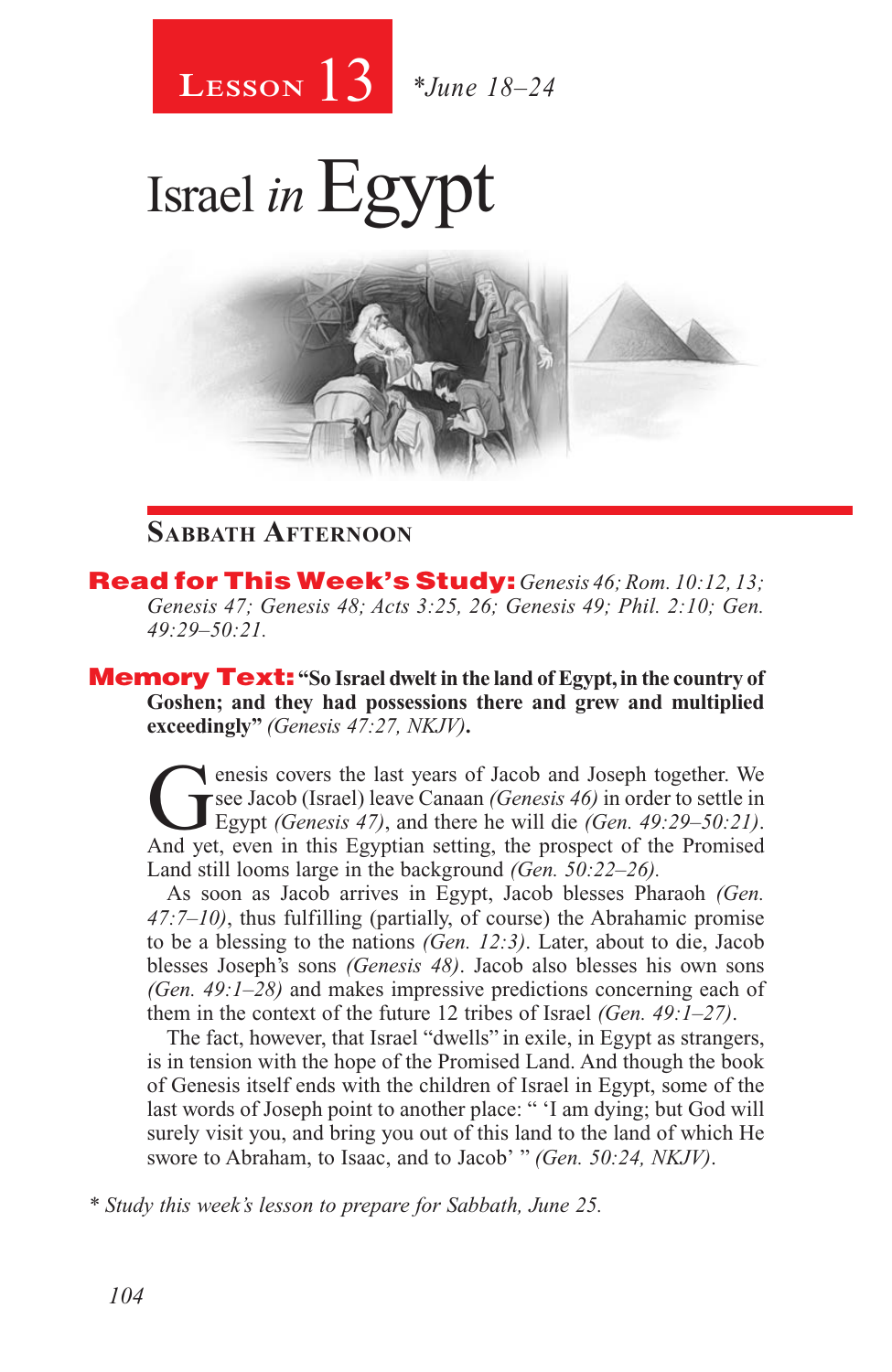## **Jacob Goes to Joseph**

Read **Genesis 46. What is the significance of Jacob's departure from Canaan?**

When Jacob leaves his place in Canaan, he is full of hope. The assurance that he will no longer be hungry and the good news that Joseph is alive must have given him the momentum that he needed to leave the Promised Land.

\_\_\_\_\_\_\_\_\_\_\_\_\_\_\_\_\_\_\_\_\_\_\_\_\_\_\_\_\_\_\_\_\_\_\_\_\_\_\_\_\_\_\_\_\_\_\_\_\_\_\_\_\_\_\_\_

\_\_\_\_\_\_\_\_\_\_\_\_\_\_\_\_\_\_\_\_\_\_\_\_\_\_\_\_\_\_\_\_\_\_\_\_\_\_\_\_\_\_\_\_\_\_\_\_\_\_\_\_\_\_\_\_

Jacob's departure echoes the experience of Abraham, though in Abraham's case he was heading to the Promised Land. Jacob hears the same promise Abraham heard from God, namely that He will make him "a great nation" *(Gen. 46:3; compare with Gen. 12:2)*. God's call here also is reminiscent of God's covenant with Abraham; in both occasions God uses the same reassuring words " 'do not fear' " *(Gen. 46:3, NKJV; compare with Gen. 15:1)*, which carry the promise of a glorious future.

The comprehensive listing of the names of the children of Israel who went to Egypt, including his daughters *(Gen. 46:7)*, recalls God's promise of fruitfulness to Abraham even when he was still childless. The number "seventy" (including Jacob, Joseph, and his two sons) expresses the idea of totality. It is "all Israel" that goes to Egypt. It also is significant that the number 70 corresponds to the number of nations *(Genesis 10)*, suggesting that the destiny of all the nations also is at stake in Jacob's journey.

This truth will become more evident only many years later, after the Cross and the fuller revelation of the plan of salvation, which, of course, was for all humanity, everywhere, and not just for the children of Abraham.

In other words, however interesting the stories are regarding this family, the seed of Abraham, and whatever spiritual lessons we can take from them—these accounts are in the Word of God because they are part of salvation history; they are part of God's plan to bring redemption to as many as possible on this fallen planet.

**"For there is no distinction between Jew and Greek, for the same Lord over all is rich to all who call upon Him. For 'whoever calls on the name of the Lorp shall be saved' "** *(Rom. 10:12, 13, NKJV)*. **What does Paul say here that shows the universality of the gospel? More important, what do these words say to us regarding what we as a church should be doing to help spread the gospel?**

 $\_$  , and the set of the set of the set of the set of the set of the set of the set of the set of the set of the set of the set of the set of the set of the set of the set of the set of the set of the set of the set of th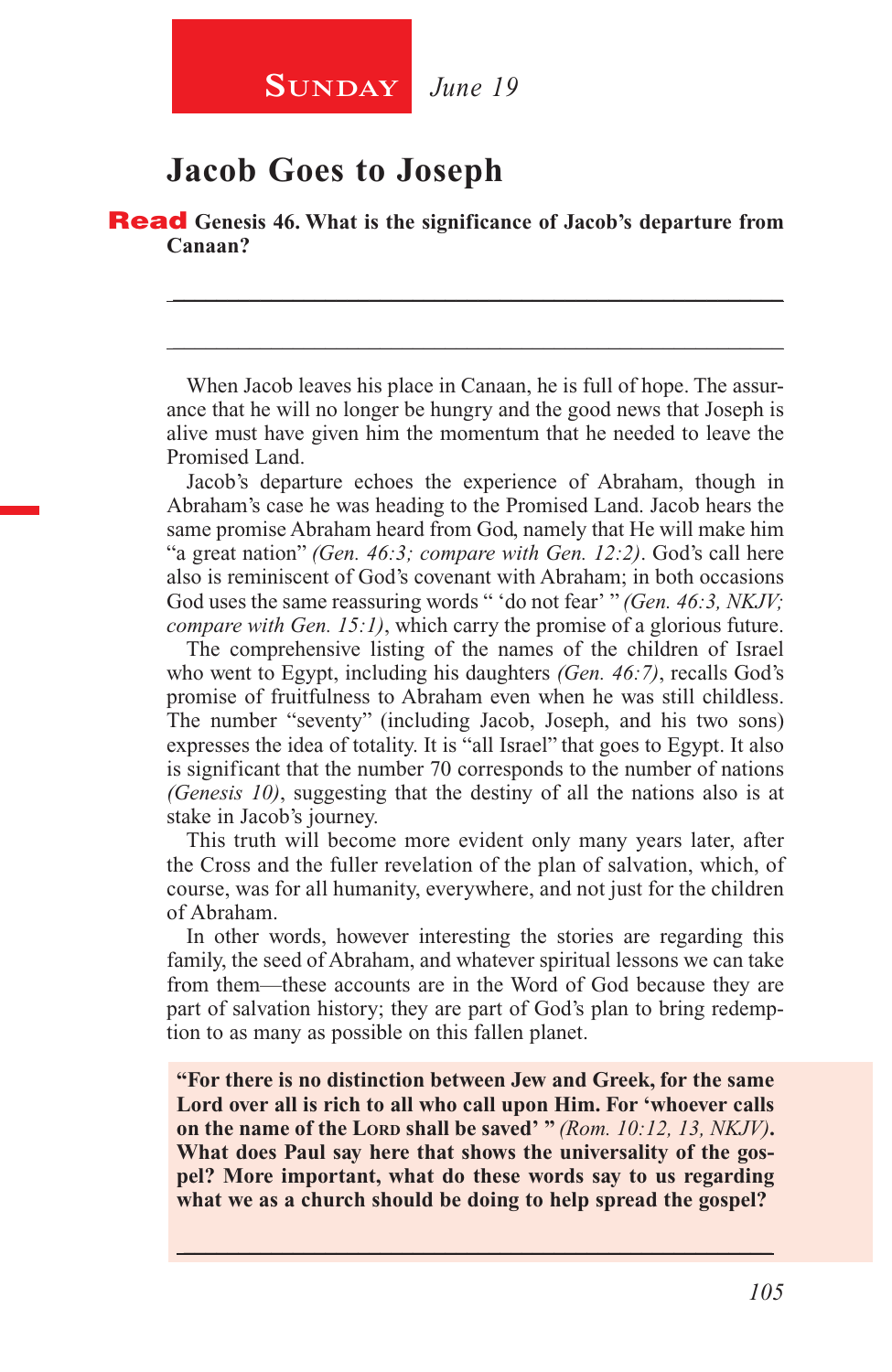# **MONDAY** June 20

# **Jacob Settles in Egypt**

It's very interesting how, despite all that Jacob had been told about Joseph's being alive in Egypt, the Lord still gave him "visions of the night" *(Gen. 46:2)* and in them commanded him to leave. Jacob leaves the Land of Promise for, of all places, Egypt—which later becomes associated with the one place that God's people do not want to go *(Deut. 17:16)*.

\_\_\_\_\_\_\_\_\_\_\_\_\_\_\_\_\_\_\_\_\_\_\_\_\_\_\_\_\_\_\_\_\_\_\_\_\_\_\_\_\_\_\_\_\_\_\_\_\_\_\_\_\_\_\_\_

\_\_\_\_\_\_\_\_\_\_\_\_\_\_\_\_\_\_\_\_\_\_\_\_\_\_\_\_\_\_\_\_\_\_\_\_\_\_\_\_\_\_\_\_\_\_\_\_\_\_\_\_\_\_\_\_

#### **Read** Genesis 47. What spiritual truths and principles can we find in **this account?**

"Joseph took five of his brothers to present to Pharaoh and receive from him the grant of land for their future home. Gratitude to his prime minister would have led the monarch to honor them with appointments to offices of state; but Joseph, true to the worship of Jehovah, sought to save his brothers from the temptations to which they would be exposed at a heathen court; therefore he counseled them, when questioned by the king, to tell him frankly their occupation. The sons of Jacob followed this counsel, being careful also to state that they had come to sojourn in the land, not to become permanent dwellers there, thus reserving the right to depart if they chose. The king assigned them a home, as offered, in 'the best of the land,' the country of Goshen."—Ellen G. White, *Patriarchs and Prophets*, p. 233.

Wisely, too, Pharaoh does not encourage these sojourners to become beggars, living off the largess of their host. He enquires about their "occupation" *(Gen. 47:3, NKJV)* in order that they may adjust better in their new environment. He also is eager to use their expertise, and even suggests that they serve him as "chief herdsmen over [his] livestock" *(Gen. 47:6, NKJV)*.

Then, although Jacob, the foreigner, is the inferior, the stranger, he stands before the leader of the land, and, as the text says, "Jacob blessed Pharaoh" *(Gen. 47:7)*. He, the lowly stranger, is the one who blesses Pharaoh, the ruler of mighty Egypt? Why should that be?

The verb *'amad lifney*, "set . . . before" *(Gen. 47:7)*, is normally used in priestly contexts *(Lev. 14:11)*. Considering that in ancient Egypt the pharaoh had the status of the highest priest, this means that, in a spiritual sense, Jacob stands higher than the highest priest of Egypt, higher even than Pharaoh himself.

**Whatever our station in life, what should it mean to us, in how we treat others, that we are "a royal priesthood, a holy nation, His own special people"** *(1 Pet. 2:9)***? What obligations does our faith put on us?**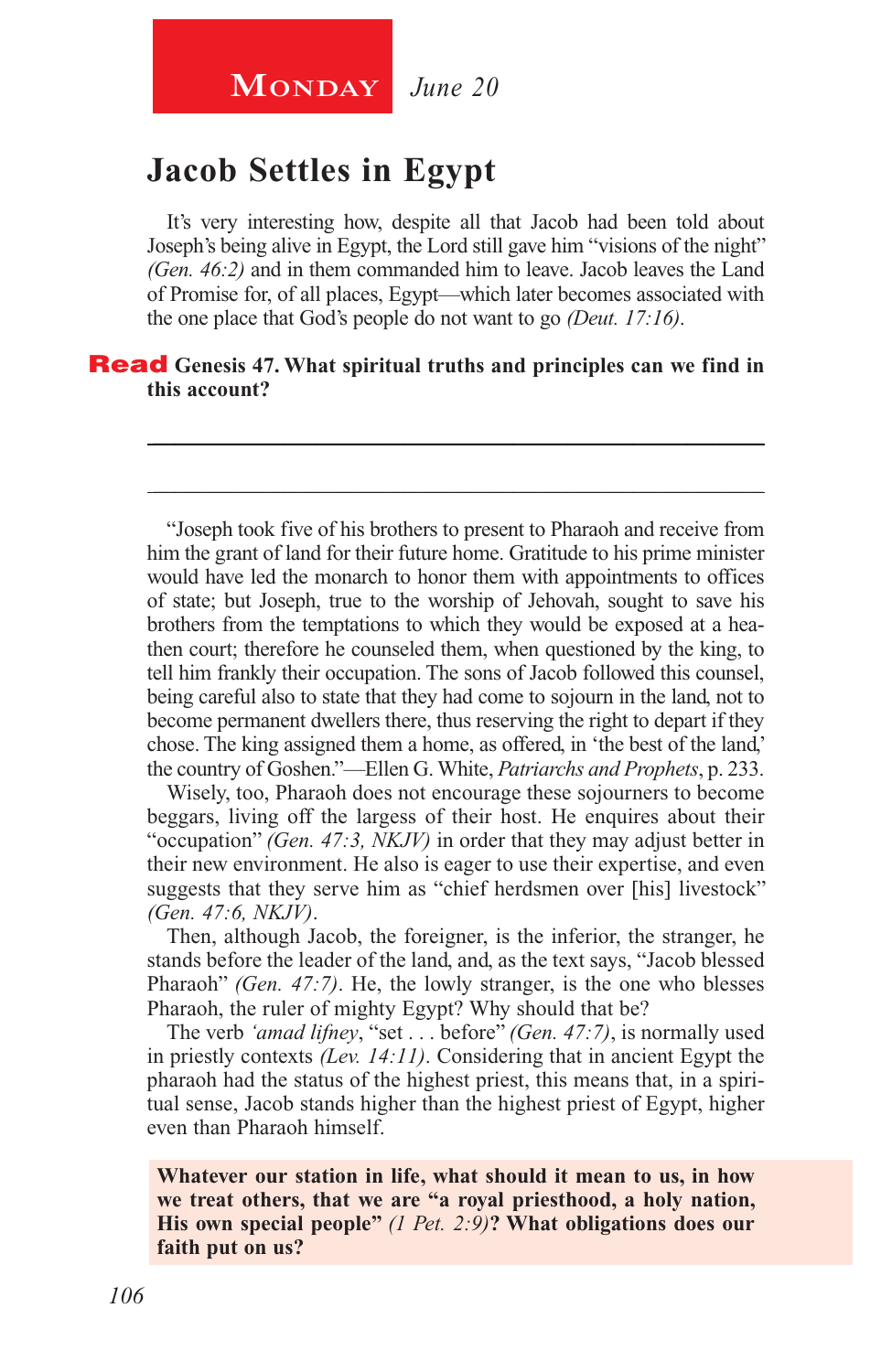## **Jacob Blesses Joseph's Sons**

As Jacob approaches death, he remembers his earlier return to Bethel *(Gen. 35:1–15)*, when he received from God the renewed promise of the "everlasting possession" *(Gen. 48:4)* that was given to Abraham *(Gen. 17:8)*. The hope of the Promised Land is, therefore, a comforting thought that nurtures his hope as he feels death coming. Jacob turns, then, to Joseph's two sons, who were born in Egypt, and blesses them, but does so in the context of the future promise regarding his own seed.

#### Read **Genesis 48. Why did Jacob bless Joseph's two sons here, and not his other grandsons?**

Joseph's two sons, Manasseh and Ephraim, are the only grandsons that Jacob blessed. They are thus elevated from the status of grandsons to the status of sons *(Gen. 48:5)*. Although Jacob's blessing implies a preeminence of the second (Ephraim) over the first (Manasseh), Jacob's blessing essentially concerns Joseph *(Gen. 48:15)*.

\_\_\_\_\_\_\_\_\_\_\_\_\_\_\_\_\_\_\_\_\_\_\_\_\_\_\_\_\_\_\_\_\_\_\_\_\_\_\_\_\_\_\_\_\_\_\_\_\_\_\_\_\_\_\_\_

\_\_\_\_\_\_\_\_\_\_\_\_\_\_\_\_\_\_\_\_\_\_\_\_\_\_\_\_\_\_\_\_\_\_\_\_\_\_\_\_\_\_\_\_\_\_\_\_\_\_\_\_\_\_\_\_

What we see here is a personal testimony about God's faithfulness to them in the past and His promise for them in the future. Jacob refers to the God of Abraham and Isaac *(Gen. 48:15)*, who had provided food and protection for them. He is the same God who "has redeemed me from all evil" *(Gen. 48:16, NKJV)*. Jacob also has in mind "the God of Bethel" *(Gen. 31:13)*, with whom he wrestled *(Gen. 32:29)* and who changed his name from Jacob to "Israel" *(Gen. 32:26–29)*.

By referring to all these experiences where God turns the evil into good, Jacob expresses his hope that not only will God take care of the present lives of his grandsons, just as He cared for his own life and Joseph's, but Jacob also thinks of the future, when his descendants will return to Canaan. This hope is clear from his reference to Shechem *(Gen. 48:22)*, which not only is a piece of land that he had acquired *(Gen. 33:19)* but also is a place where Joseph's bones will be buried *(Josh. 24:32)* and where the land will be distributed to the tribes of Israel *(Josh. 24:1)*. Even amid all that has happened, Jacob keeps in mind the promises of God, who said that through this family " 'all the families of the earth shall be blessed' " *(Gen 12:3, NKJV)*.

**Read Acts 3:25, 26. According to Peter, how was this promise of Genesis 12:3 being fulfilled? How have we, ourselves, received this blessing?**

 $\_$  , and the set of the set of the set of the set of the set of the set of the set of the set of the set of the set of the set of the set of the set of the set of the set of the set of the set of the set of the set of th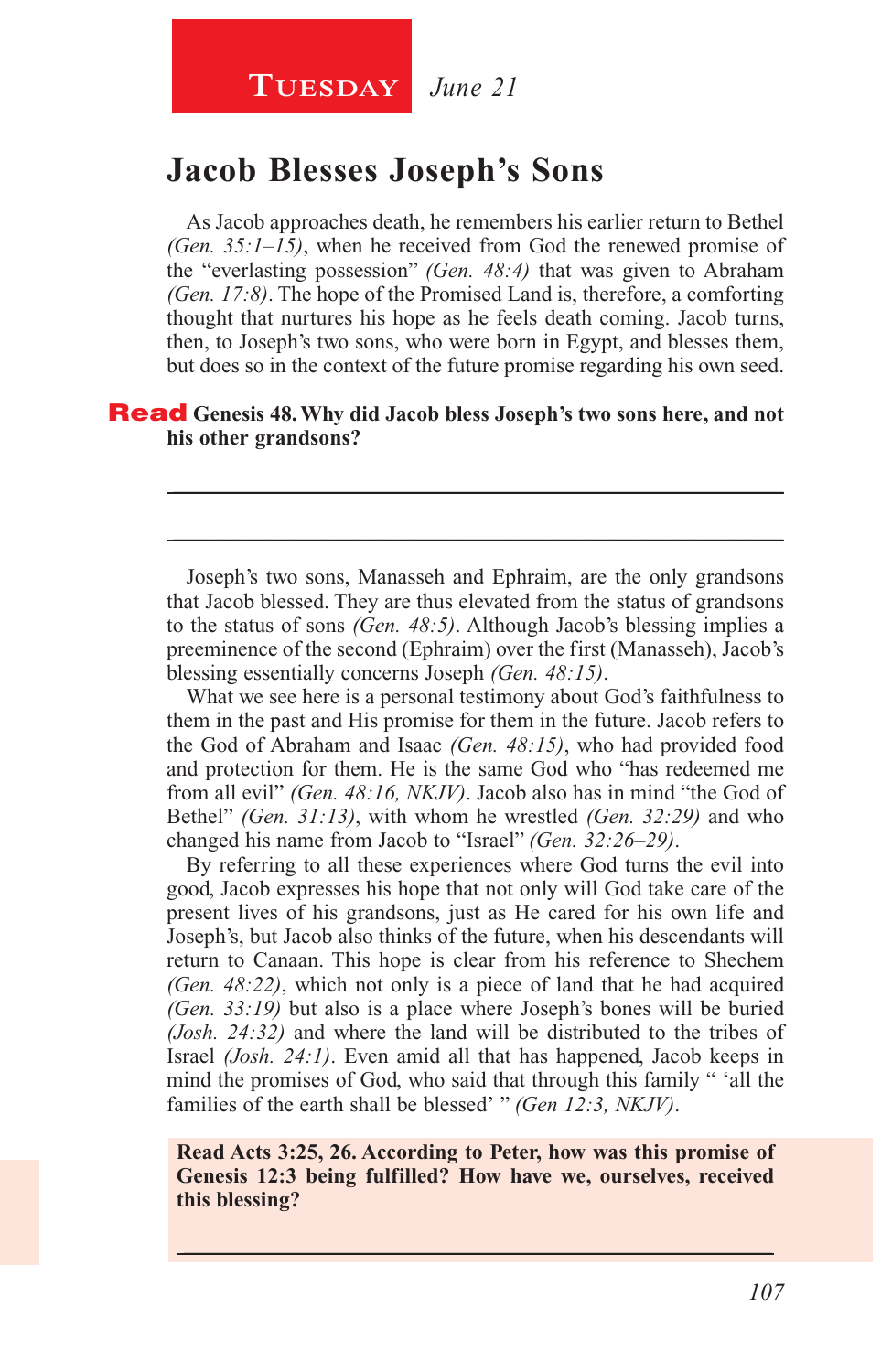### **Jacob Blesses His Sons**

Read **Genesis 49:1–28. What is the spiritual significance of Jacob's blessing on his sons?**

Beyond the prophecies concerning the immediate history of the tribes of Israel, Jacob sees the Messiah and the ultimate hope of salvation. This hope already is indicated in Jacob's opening words that use the expression "in the last days" *(Gen. 49:1)*, a technical expression that refers to the coming of the Messianic King *(Isa. 2:2, Dan. 10:14)*.

\_\_\_\_\_\_\_\_\_\_\_\_\_\_\_\_\_\_\_\_\_\_\_\_\_\_\_\_\_\_\_\_\_\_\_\_\_\_\_\_\_\_\_\_\_\_\_\_\_\_\_\_\_\_\_\_

\_\_\_\_\_\_\_\_\_\_\_\_\_\_\_\_\_\_\_\_\_\_\_\_\_\_\_\_\_\_\_\_\_\_\_\_\_\_\_\_\_\_\_\_\_\_\_\_\_\_\_\_\_\_\_\_

The text then goes through the future line of each of these men. These are not predestinated fates, as if God willed that each of these would face what they faced; rather, they are expressions of what their characters and the characters of their children would bring about. God's knowing, for instance, that someone will kill an innocent man is a radically different thing from God's having willed that the killer do it.

#### Read **Genesis 49:8–12. What prophecy is given here, and why is it important?**

Over and above human free will, God does know the future, and He had arranged that it would be through Judah that the Messiah would come. Judah *(Gen. 49:8–12)*, who is represented by a lion *(Gen. 49:9)*, refers to royalty and praise. Judah will not only produce King David, but also the Shiloh; that is, the One who will bring *shalom*, "peace" *(Isa. 9:6, 7)*, to Him "shall be the obedience of the people" *(Gen. 49:10, NKJV)*.

\_\_\_\_\_\_\_\_\_\_\_\_\_\_\_\_\_\_\_\_\_\_\_\_\_\_\_\_\_\_\_\_\_\_\_\_\_\_\_\_\_\_\_\_\_\_\_\_\_\_\_\_\_\_\_\_

\_\_\_\_\_\_\_\_\_\_\_\_\_\_\_\_\_\_\_\_\_\_\_\_\_\_\_\_\_\_\_\_\_\_\_\_\_\_\_\_\_\_\_\_\_\_\_\_\_\_\_\_\_\_\_\_

The Jews have long seen this as a Messianic prophecy pointing to the coming Messiah, and Christians, too, have seen this text as pointing to Jesus. "Unto him shall the gathering of the people be" *(Gen. 49:10)*, which is, perhaps, a precursor to the New Testament promise "that at the name of Jesus every knee should bow" *(Phil. 2:10)*.

As Ellen G. White wrote: "The lion, king of the forest, is a fitting symbol of this tribe, from which came David, and the Son of David, Shiloh, the true 'Lion of the tribe of Judah,' to whom all powers shall finally bow and all nations render homage."—*Patriarchs and Prophets*, p. 236.

**Why should we be rendering homage to Jesus now, even before all nations will do it?**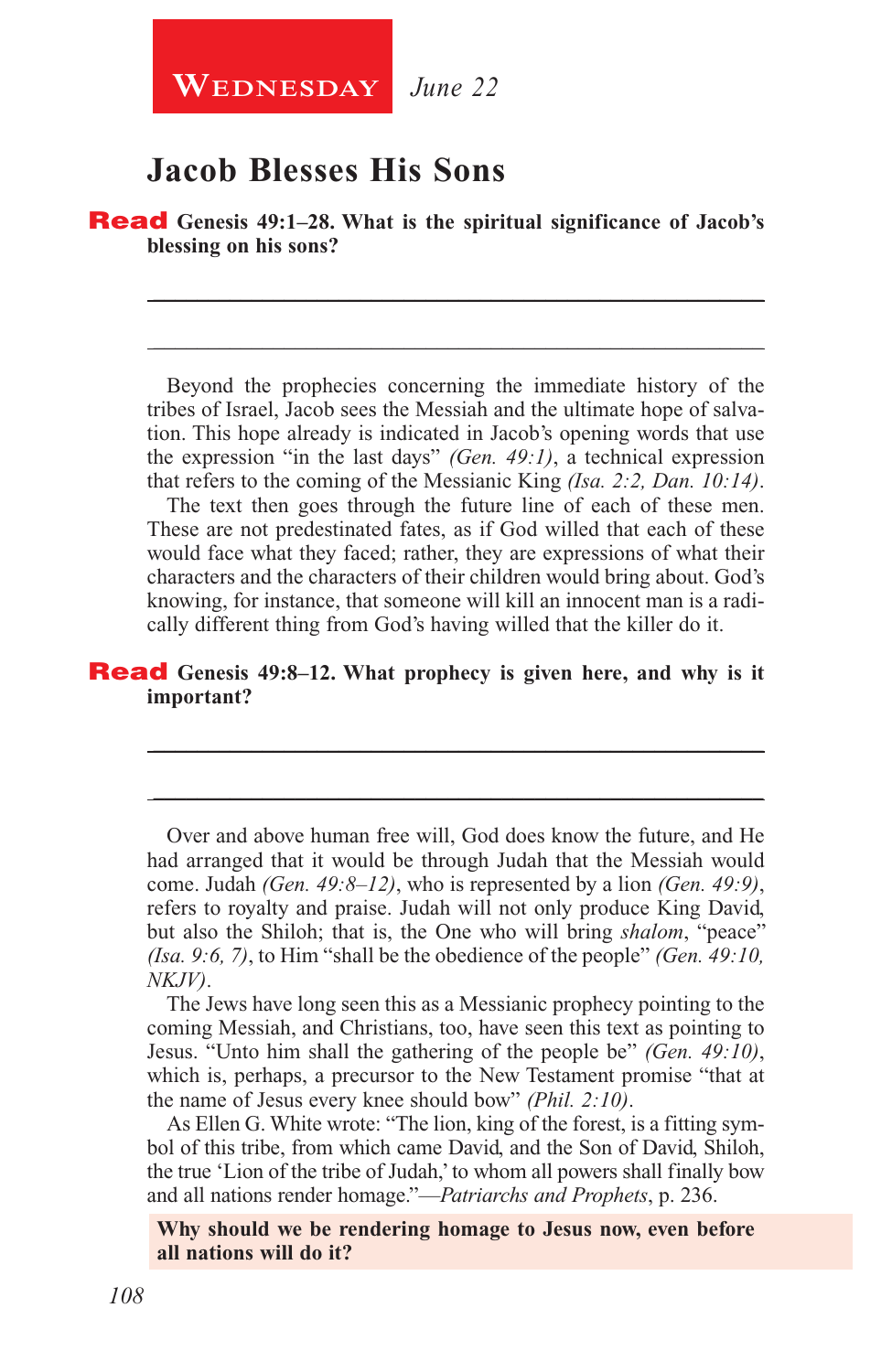## **The Hope of the Promised Land**

Read **Genesis 49:29–50:21. What great themes of hope are found in the conclusion of the book of Genesis?**

The conclusion of Genesis is made up of three events that are filled with hope.

\_\_\_\_\_\_\_\_\_\_\_\_\_\_\_\_\_\_\_\_\_\_\_\_\_\_\_\_\_\_\_\_\_\_\_\_\_\_\_\_\_\_\_\_\_\_\_\_\_\_\_\_\_\_\_\_

\_\_\_\_\_\_\_\_\_\_\_\_\_\_\_\_\_\_\_\_\_\_\_\_\_\_\_\_\_\_\_\_\_\_\_\_\_\_\_\_\_\_\_\_\_\_\_\_\_\_\_\_\_\_\_\_

First, there is the hope that Israel will return to the Promised Land. Moses, the author of Genesis, describes Jacob's and Joseph's deaths and burials as events pointing to the Promised Land. Immediately after his blessing and prophecy on the "twelve tribes of Israel" *(Gen. 49:28)*, Jacob thinks of his death and charges his sons to bury him in Canaan, at the cave of Machpelah, where Sarah was buried *(Gen. 49:29–31)*. The narrative describing the funeral procession toward Canaan becomes a precursor to the exodus from Egypt several centuries later.

Second, there is the hope that God will turn evil into good. After Jacob's death and burial, Joseph's brothers are worried about their future. They are afraid that Joseph will now take his revenge. They come to Joseph and prostrate themselves before him, ready to become his servants *(Gen. 50:18)*, a scenario that is reminiscent of Joseph's prophetic dreams. Joseph reassures them and tells them to " 'not be afraid' " *(Gen. 50:19, NKJV)*, a phrase that refers to the future *(Gen. 15:1*); because what was " 'meant evil' " against him, "God meant . . . for good" *(Gen. 50:20, NKJV)*, and turned the course of events toward salvation *(Gen. 50:19–21; compare with Gen. 45:5, 7–9)*. That is, even despite so many human failures, God's providence will overrule.

Third, there is the hope that God will save fallen humankind. The story of Joseph's death in this last verse of Genesis is broader than just about his death. Strangely, Joseph does not command to have his bones buried. Instead he points to the time when " 'God will surely visit you, and you shall carry up my bones from here' " *(Gen. 50:25, NKJV)*, which they did, many years later, in direct obedience to those words *(see Exod. 13:19)*. Ultimately, the hope of the Promised Land, Canaan, is a symbol, a precursor, to the ultimate hope of salvation, of restoration, of a New Jerusalem in a new heaven and a new earth—the ultimate hope for all of us, a hope made certain by the death of Shiloh.

**Read Revelation 21:1–4. How do these verses represent the grandest hope that we have? Without this promise, what hope do we have other than death alone as the end of all our problems?**

 $\_$  , and the set of the set of the set of the set of the set of the set of the set of the set of the set of the set of the set of the set of the set of the set of the set of the set of the set of the set of the set of th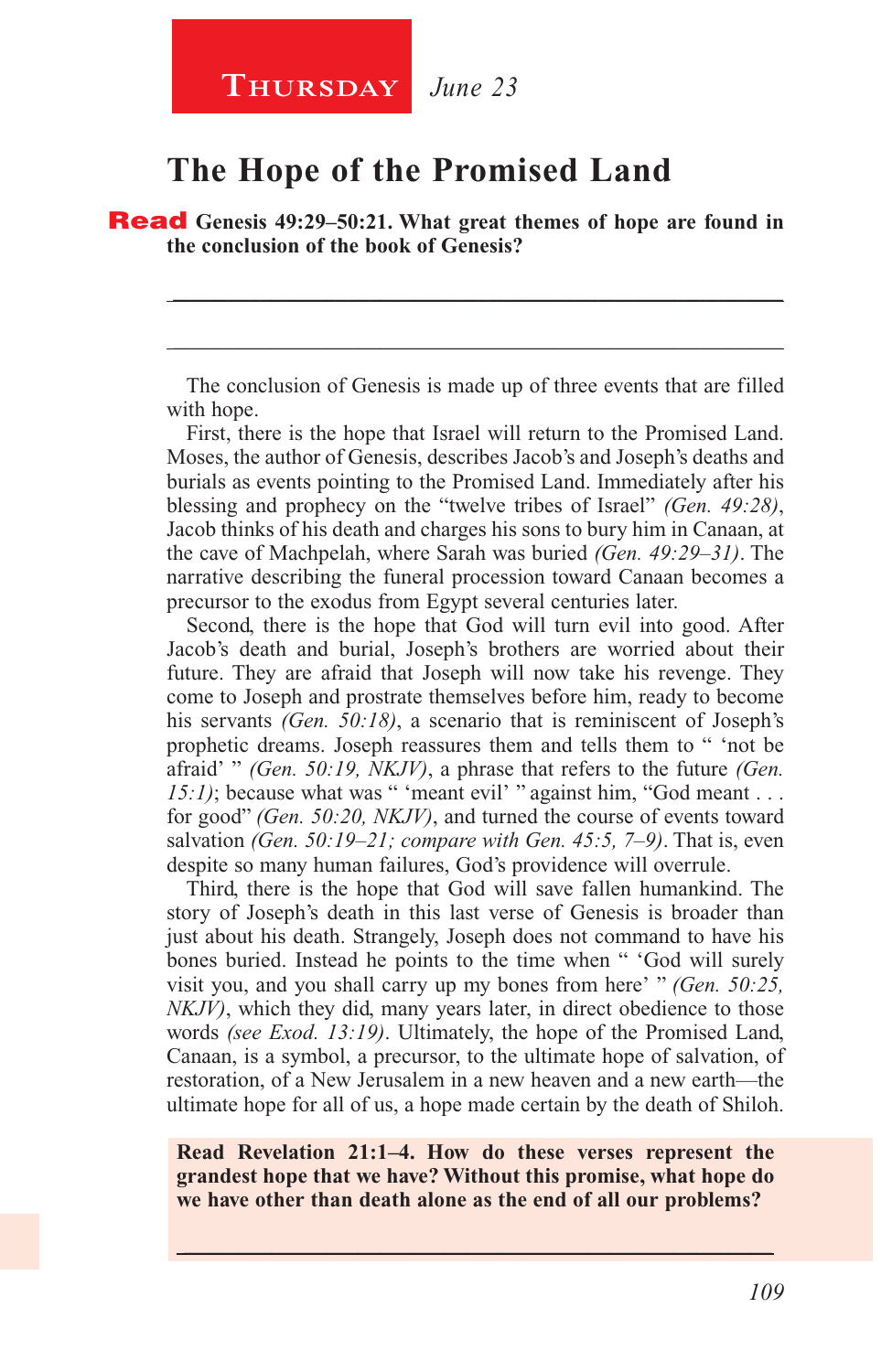**FRIDAY** June 24

**Further Thought:** Ellen G. White, "Joseph and His Brothers," pp. 233–240, in *Patriarchs and Prophets*.

"The life of Joseph illustrates the life of Christ. It was envy that moved the brothers of Joseph to sell him as a slave; they hoped to prevent him from becoming greater than themselves. And when he was carried to Egypt, they flattered themselves that they were to be no more troubled with his dreams, that they had removed all possibility of their fulfillment. But their own course was overruled by God to bring about the very event that they designed to hinder. So the Jewish priests and elders were jealous of Christ, fearing that He would attract the attention of the people from them. They put Him to death, to prevent Him from becoming king, but they were thus bringing about this very result.

"Joseph, through his bondage in Egypt, became a savior to his father's family; yet this fact did not lessen the guilt of his brothers. So the crucifixion of Christ by His enemies made Him the Redeemer of mankind, the Savior of the fallen race, and Ruler over the whole world; but the crime of His murderers was just as heinous as though God's providential hand had not controlled events for His own glory and the good of man.

"As Joseph was sold to the heathen by his own brothers, so Christ was sold to His bitterest enemies by one of His disciples. Joseph was falsely accused and thrust into prison because of his virtue; so Christ was despised and rejected because His righteous, self-denying life was a rebuke to sin; and though guilty of no wrong, He was condemned upon the testimony of false witnesses. And Joseph's patience and meekness under injustice and oppression, his ready forgiveness and noble benevolence toward his unnatural brothers, represent the Savior's uncomplaining endurance of the malice and abuse of wicked men, and His forgiveness, not only of His murderers, but of all who have come to Him confessing their sins and seeking pardon."—Ellen G. White, *Patriarchs and Prophets*, pp. 239, 240.

#### Discussion Questions:

**O** Once Jacob died, Joseph's brothers feared that now Joseph **would get revenge. What does this teach about the guilt that they still harbored? What does Joseph's reaction teach us about forgiveness for the guilty?**

 **What other parallels can you find between the lives of Joseph and Jesus?**

 $\bullet$  Dwell on the fact that although God intimately knows the **future, we are still free in the choices we make. How do we reconcile these two ideas?**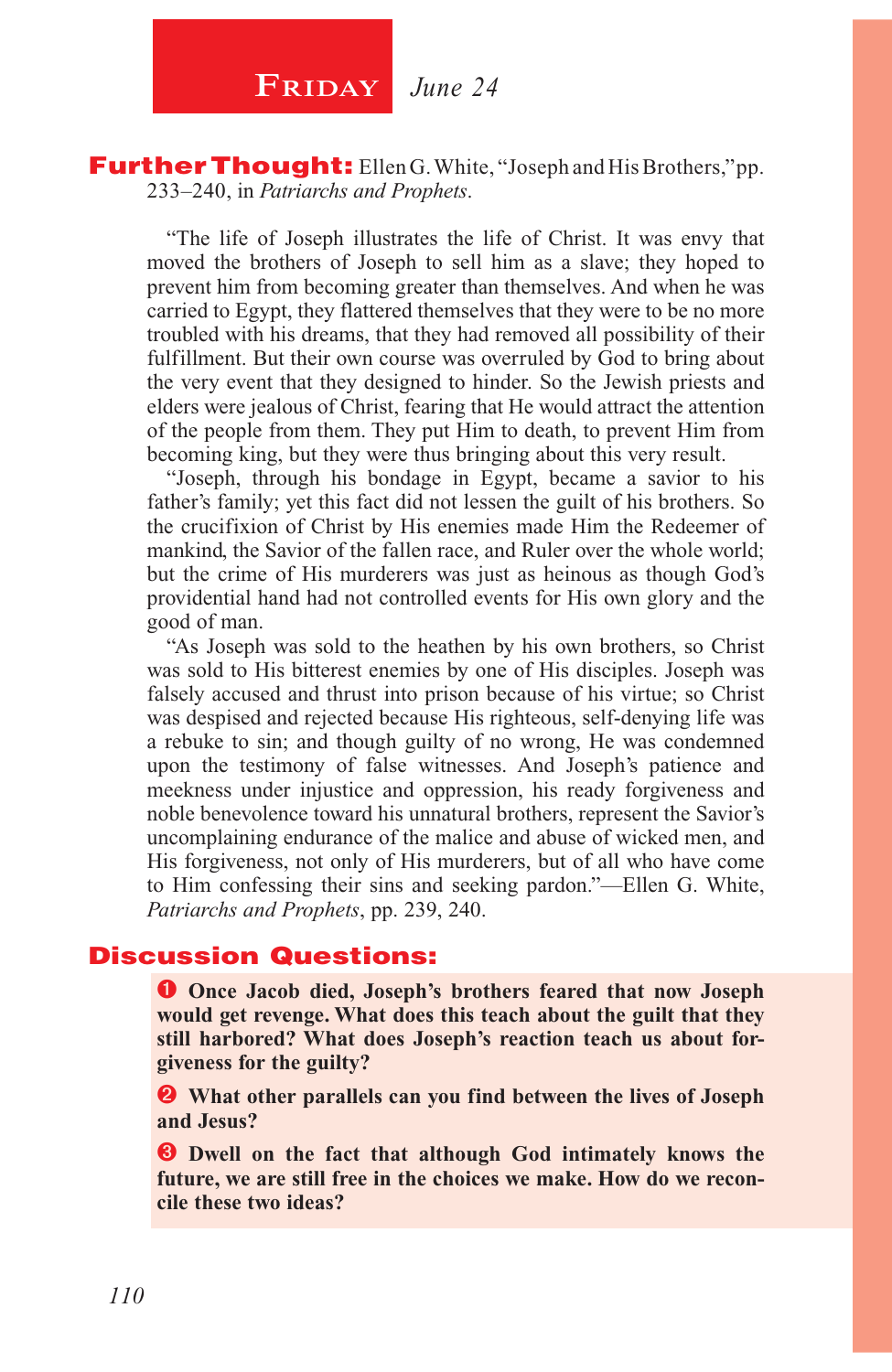# INSIDES*tory*

# Praying for 10 Years

#### *By* Andrew McChesney

Winston Crawford, a US volunteer teaching English in Moscow, invited one of his Russian students to the Seventh-day Adventist church on Sabbath.

The student, Sasha, did not seem moved by the worship experience. He had been raised in an atheistic family, and he looked downright bored.

Winston felt sad. "I'm not going to try to invite him back," he told himself. "I can see clearly that he didn't enjoy himself." Instead, he started praying. He prayed that the Lord would touch Sasha's heart.

As the months rolled by, Winston and Sasha struck up a friendship. During vacation, Sasha invited him to travel to the Karelia region near Finland to meet his parents and younger brother. Winston kept praying.

After completing his year of volunteer service, Winston returned to the United States but remained in contact with Sasha. When Sasha visited the United States after several years, the two spent time together in Chicago.

Winston kept praying. More than 10 years passed.

One day, Sasha sent a message via WhatsApp. "I want to read the Bible," he wrote. "Could you help me to understand it?" Winston was delighted. "Sure!" he texted back. They agreed to meet once a week.

At their first meeting, Sasha was fascinated as they read Genesis 1. He was particularly impressed that God gave a vegetarian diet in Genesis 1:29, which says, "And God said, 'See, I have given you every herb that yields seed which is on the face of all the earth, and every tree whose fruit yields seed; to you it shall be for food' " *(NKJV)*. Sasha was a vegetarian, and he had thought that following a plant-based diet was simply good practice.

"I had no idea that this is from the Bible!" he said.

At the end of the meeting, he expressed awe. "I have read Pushkin and Dostoevsky, but it seems like something different is happening when I read the Bible," he said. "It's like the words are coming up off the page to me."

Winston was elated. He felt certain that the Holy Spirit was elevating His Word to reach Sasha's heart. After three weeks of Bible study, Sasha asked whether they could increase their meetings to twice a week. Winston kept



praying. "It's inspiring for me that after more than 10 years he wants to read the Bible—and not only that, but I get to study the Bible with him," Winston said in an interview. "I know this is God. I know it completely is God."

*This mission story illustrates Spiritual Growth Objective No. 5 of the Seventh-day Adventist Church's "I Will Go" strategic plan, "To disciple individuals and families into spirit-filled lives." Read more: IWillGo2020.org.*

**Provided by the General Conference Office of Adventist Mission, which uses Sabbath School mission offerings to spread the gospel worldwide. Read new stories daily at AdventistMission.org.** *111*